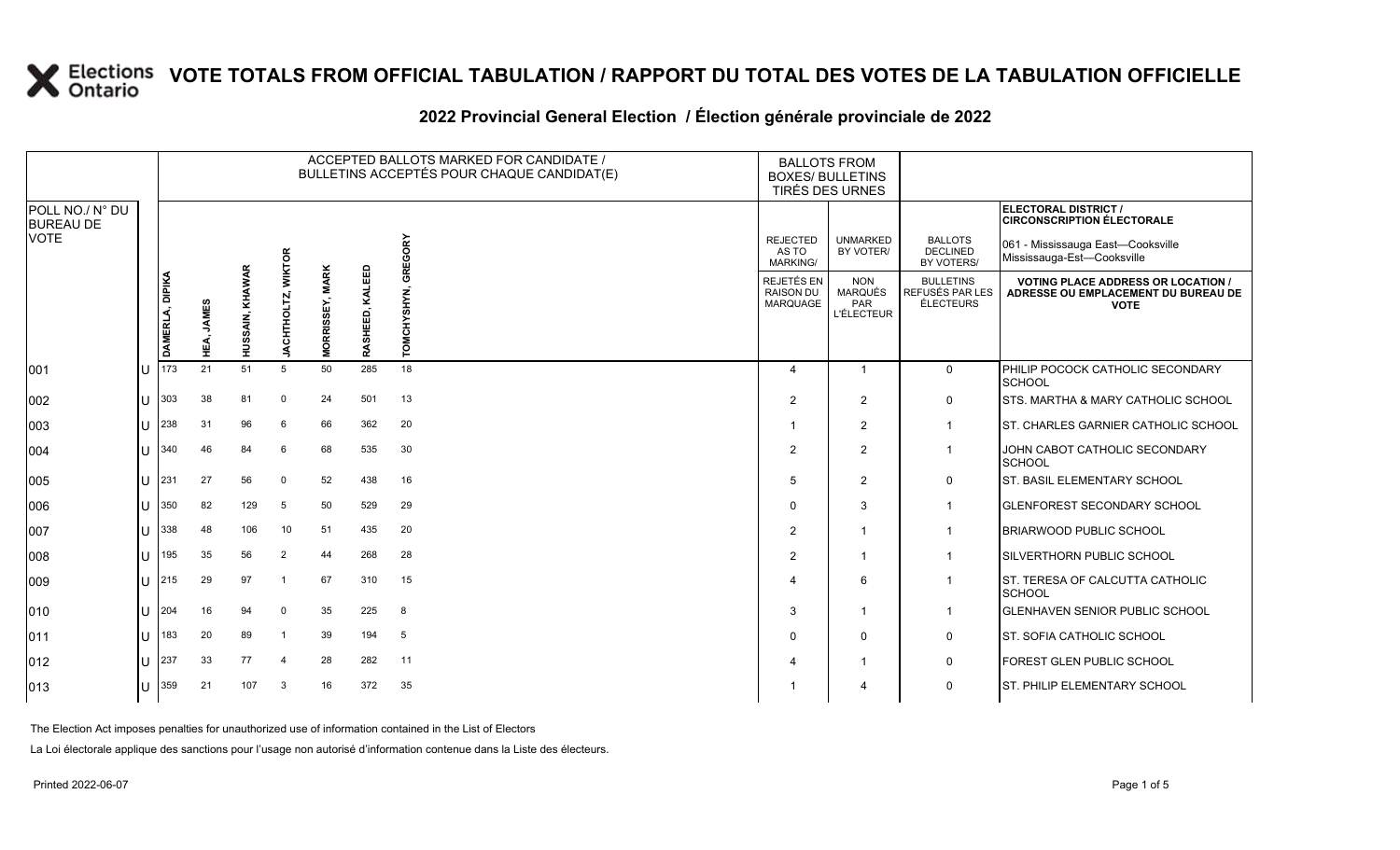#### **2022 Provincial General Election / Élection générale provinciale de 2022**

|                                     |    |                 |                      |                 |                    |                                  |                    | ACCEPTED BALLOTS MARKED FOR CANDIDATE /<br>BULLETINS ACCEPTÉS POUR CHAQUE CANDIDAT(E) | <b>BALLOTS FROM</b><br><b>BOXES/ BULLETINS</b><br>TIRÉS DES URNES |                                                                 |                                                  |                                                                                                 |
|-------------------------------------|----|-----------------|----------------------|-----------------|--------------------|----------------------------------|--------------------|---------------------------------------------------------------------------------------|-------------------------------------------------------------------|-----------------------------------------------------------------|--------------------------------------------------|-------------------------------------------------------------------------------------------------|
| POLL NO./ N° DU<br><b>BUREAU DE</b> |    |                 |                      |                 |                    |                                  |                    |                                                                                       |                                                                   |                                                                 |                                                  | ELECTORAL DISTRICT /<br><b>CIRCONSCRIPTION ÉLECTORALE</b>                                       |
| <b>VOTE</b>                         |    |                 |                      |                 | <b>WIKTOR</b>      |                                  |                    | GREGORY                                                                               | <b>REJECTED</b><br>AS TO<br><b>MARKING/</b>                       | <b>UNMARKED</b><br>BY VOTER/                                    | <b>BALLOTS</b><br><b>DECLINED</b><br>BY VOTERS/  | 061 - Mississauga East-Cooksville<br>Mississauga-Est-Cooksville                                 |
|                                     |    | DAMERLA, DIPIKA | <b>JAMES</b><br>HEÁ, | HUSSAIN, KHAWAR | <b>JACHTHOLTZ,</b> | <b>MARK</b><br><b>MORRISSEY,</b> | KALEED<br>RASHEED, | YSHYN,<br>TOM                                                                         | <b>REJETÉS EN</b><br><b>RAISON DU</b><br><b>MARQUAGE</b>          | <b>NON</b><br><b>MARQUÉS</b><br><b>PAR</b><br><b>L'ÉLECTEUR</b> | <b>BULLETINS</b><br>REFUSÉS PAR LES<br>ÉLECTEURS | <b>VOTING PLACE ADDRESS OR LOCATION /</b><br>ADRESSE OU EMPLACEMENT DU BUREAU DE<br><b>VOTE</b> |
| $ 014\rangle$                       | ΙU | 271             | 18                   | 73              | Δ                  | 25                               | 277                | $\overline{7}$                                                                        | $\Omega$                                                          | 3                                                               | $\overline{0}$                                   | <b>FATHER MICHAEL GOETZ SECONDARY</b><br><b>SCHOOL</b>                                          |
| 015                                 | lu | 275             | 18                   | 79              | 3                  | 29                               | 228                | 6                                                                                     | $\Omega$                                                          | 2                                                               | $\overline{2}$                                   | THORNWOOD PUBLIC SCHOOL                                                                         |
| 016                                 | IΠ | 306             | 33                   | 73              |                    | 50                               | 286                | 13                                                                                    | $\overline{2}$                                                    | $\mathbf{1}$                                                    | $\overline{2}$                                   | METROPOLITAN ANDREI CATHOLIC SCHOOL                                                             |
| 017                                 | lU | 233             | 19                   | 84              | 2                  | 65                               | 300                | 18                                                                                    |                                                                   | $\overline{2}$                                                  | $\mathbf 0$                                      | <b>ISILVER CREEK PUBLIC SCHOOL</b>                                                              |
| 018                                 | ΙU | 247             | 27                   | 47              | 5                  | 44                               | 322                | 12                                                                                    |                                                                   | $\Omega$                                                        | $\overline{1}$                                   | <b>IST. THOMAS MORE SEPARATE SCHOOL</b>                                                         |
| 019                                 | IП | 222             | 22                   | 71              | $\mathbf 0$        | 35                               | 209                | 22                                                                                    | -1                                                                | 5                                                               | $\overline{1}$                                   | <b>DIXIE PUBLIC SCHOOL</b>                                                                      |
| 020                                 | ΙU | 159             | 27                   | 69              |                    | 29                               | 219                | 13                                                                                    |                                                                   | $\overline{2}$                                                  | $\mathbf 0$                                      | <b>BURNHAMTHORPE PUBLIC SCHOOL</b>                                                              |
| 021                                 | ΙU | 138             | 6                    | 73              | 4                  | 16                               | 124                | $\overline{7}$                                                                        | $\Omega$                                                          | $\mathbf{1}$                                                    | $\mathbf 0$                                      | <b>IST. ALFRED SEPARATE SCHOOL</b>                                                              |
| 022                                 | ΙU | 56              | 10                   | 22              | $\Omega$           | $\overline{4}$                   | 74                 | 9                                                                                     | $\overline{2}$                                                    | $\mathbf{0}$                                                    | $\mathbf{1}$                                     | <b>SUMMERVILLE PINES</b>                                                                        |
| 023                                 | ΙU | 535             | 52                   | 160             | 2                  | 64                               | 451                | 22                                                                                    |                                                                   | $\mathbf{1}$                                                    | 0                                                | <b>FATHER DANIEL ZANON CATHOLIC SCHOOL</b>                                                      |
| 024                                 | IП | 384             | 39                   | 139             | $\overline{4}$     | 70                               | 407                | 20                                                                                    | 3                                                                 | 3                                                               | $\mathbf 0$                                      | <b>CHRIS HADFIELD PUBLIC SCHOOL</b>                                                             |
| 025                                 | ΙU | 473             | 41                   | 121             | 5                  | 81                               | 510                | 20                                                                                    | $\overline{2}$                                                    | 5                                                               | $\overline{2}$                                   | CASHMERE AVENUE PUBLIC SCHOOL                                                                   |
| 027                                 | IΠ | 289             | 17                   | 95              | $\Omega$           | 21                               | 217                | 11                                                                                    | $\Omega$                                                          | $\mathbf{0}$                                                    | $\mathsf{O}$                                     | <b>ST. CATHERINE OF SIENA SEPARATE</b><br><b>SCHOOL</b>                                         |

The Election Act imposes penalties for unauthorized use of information contained in the List of Electors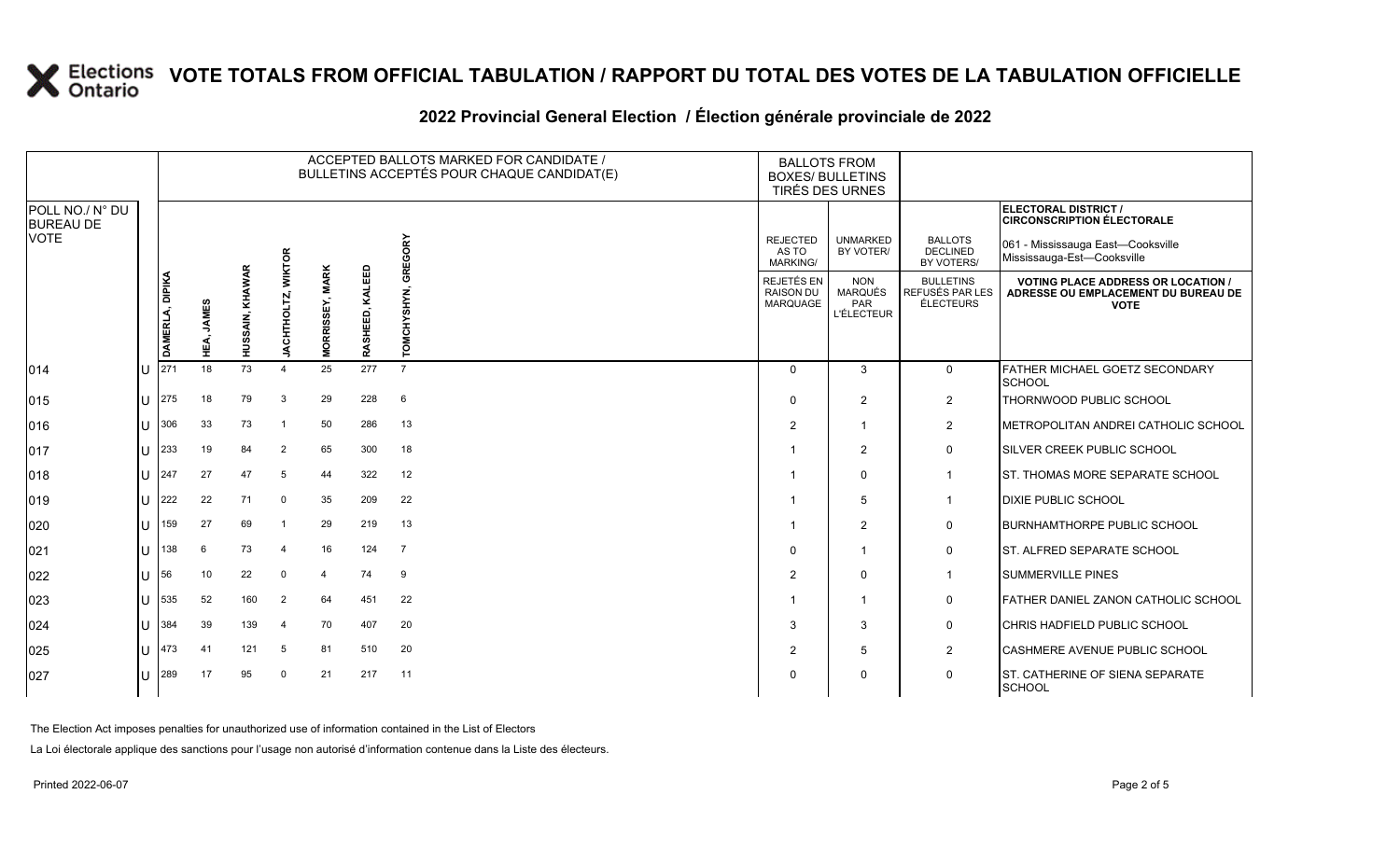#### **2022 Provincial General Election / Élection générale provinciale de 2022**

|                                     |   |                 |                     |                 |                |                                  |                    | ACCEPTED BALLOTS MARKED FOR CANDIDATE /<br>BULLETINS ACCEPTÉS POUR CHAQUE CANDIDAT(E) | <b>BALLOTS FROM</b><br><b>BOXES/ BULLETINS</b><br>TIRÉS DES URNES |                                                          |                                                         |                                                                                                 |
|-------------------------------------|---|-----------------|---------------------|-----------------|----------------|----------------------------------|--------------------|---------------------------------------------------------------------------------------|-------------------------------------------------------------------|----------------------------------------------------------|---------------------------------------------------------|-------------------------------------------------------------------------------------------------|
| POLL NO./ N° DU<br><b>BUREAU DE</b> |   |                 |                     |                 |                |                                  |                    |                                                                                       |                                                                   |                                                          |                                                         | ELECTORAL DISTRICT /<br><b>CIRCONSCRIPTION ÉLECTORALE</b>                                       |
| <b>VOTE</b>                         |   |                 |                     |                 | <b>WIKTOR</b>  |                                  |                    | GREGORY                                                                               | <b>REJECTED</b><br>AS TO<br>MARKING/                              | <b>UNMARKED</b><br>BY VOTER/                             | <b>BALLOTS</b><br><b>DECLINED</b><br>BY VOTERS/         | 061 - Mississauga East—Cooksville<br>Mississauga-Est-Cooksville                                 |
|                                     |   | DAMERLA, DIPIKA | <b>JAMES</b><br>ЕŃ. | HUSSAIN, KHAWAR | JACHTHOLTZ,    | <b>MARK</b><br><b>MORRISSEY,</b> | KALEED<br>RASHEED, | CHYSHYN,<br>TOMO                                                                      | REJETÉS EN<br><b>RAISON DU</b><br>MARQUAGE                        | <b>NON</b><br><b>MARQUÉS</b><br>PAR<br><b>L'ÉLECTEUR</b> | <b>BULLETINS</b><br>REFUSÉS PAR LES<br><b>ÉLECTEURS</b> | <b>VOTING PLACE ADDRESS OR LOCATION /</b><br>ADRESSE OU EMPLACEMENT DU BUREAU DE<br><b>VOTE</b> |
| 028                                 |   | 309             | 39                  | 79              | 3              | 31                               | 323                | 12                                                                                    | $\boldsymbol{\Delta}$                                             | 3                                                        | $\mathbf 0$                                             | <b>CLIFTON PUBLIC SCHOOL</b>                                                                    |
| 029                                 | U | 149             | 26                  | 80              | $\mathbf 0$    | 26                               | 211                | 17                                                                                    |                                                                   | $\overline{1}$                                           | $\overline{1}$                                          | TOMKEN ROAD MIDDLE SCHOOL SOUTH<br><b>BUILDING</b>                                              |
| 030                                 | Ū | 284             | 20                  | 70              | $\overline{7}$ | 41                               | 407                | 16                                                                                    | 5                                                                 | 3                                                        | 0                                                       | BRIAN W. FLEMING PUBLIC SCHOOL                                                                  |
| 400                                 | U | 21              |                     | 12              | $\mathbf 0$    | $\mathbf{3}$                     | 19                 | $\mathbf 0$                                                                           |                                                                   | $\mathbf 0$                                              | 0                                                       | <b>INWOOD MANOR</b>                                                                             |
| 401                                 | U | 37              |                     | 15              | $\Omega$       | 3                                | 45                 | $\overline{1}$                                                                        | $\Omega$                                                          | $\mathbf 0$                                              | 0                                                       | <b>APPLEWOOD TOWERS</b>                                                                         |
| 402A                                | U | 61              | 10                  | 20              | $\Omega$       | 12                               | 64                 | 3                                                                                     | $\Omega$                                                          | $\mathbf{0}$                                             | 0                                                       | <b>APPLEWOOD PLACE</b>                                                                          |
| 402B                                | U | 58              | 6                   | 18              | $\mathbf 0$    | 13                               | 55                 | $\overline{4}$                                                                        | $\Omega$                                                          | $\mathbf 0$                                              | $\mathbf 0$                                             | <b>APPLEWOOD PLACE</b>                                                                          |
| 403                                 | U | 85              | 16                  | 11              | 2              | 9                                | 87                 | $\mathbf 0$                                                                           | $\Omega$                                                          | $\Omega$                                                 | 0                                                       | <b>APPLEWOOD LANDMARK</b>                                                                       |
| 404                                 | U | 52              | 5                   | 20              | $\Omega$       | $\mathbf{3}$                     | 35                 | $\mathbf 0$                                                                           | $\Omega$                                                          | $\overline{1}$                                           | 0                                                       | <b>BELLA VISTA PLACE</b>                                                                        |
| 405                                 | U | 48              | 5                   | 12              | $\Omega$       | $\mathbf{3}$                     | 47                 | $\overline{2}$                                                                        |                                                                   | $\Omega$                                                 | $\mathbf 0$                                             | PARKWAY TERRACE STRUCTURE 1                                                                     |
| 406                                 | U | 57              | 3                   | 21              | -1             | $\overline{4}$                   | 38                 | $\overline{1}$                                                                        | $\Omega$                                                          | $\mathbf 0$                                              | 0                                                       | <b>PARKWAY TERRACE STRUCTURE 1</b>                                                              |
| 407                                 | U | 41              | 18                  | 17              | $\Omega$       | 9                                | 50                 | 3                                                                                     | $\Omega$                                                          | $\Omega$                                                 | 0                                                       | <b>LOLITA GARDENS 530</b>                                                                       |
| 408                                 | U | 54              | 6                   | 20              | $\overline{2}$ | 13                               | 64                 | $\overline{1}$                                                                        | 10                                                                | $\mathbf 0$                                              | 0                                                       | <b>LOLITA GARDENS 620</b>                                                                       |
| 409                                 | U | 26              | 5                   | 4               | $\Omega$       | $\overline{1}$                   | 12                 | $\mathbf 0$                                                                           | $\Omega$                                                          |                                                          | 0                                                       | <b>QUEEN FREDERICA APARTMENTS</b>                                                               |

The Election Act imposes penalties for unauthorized use of information contained in the List of Electors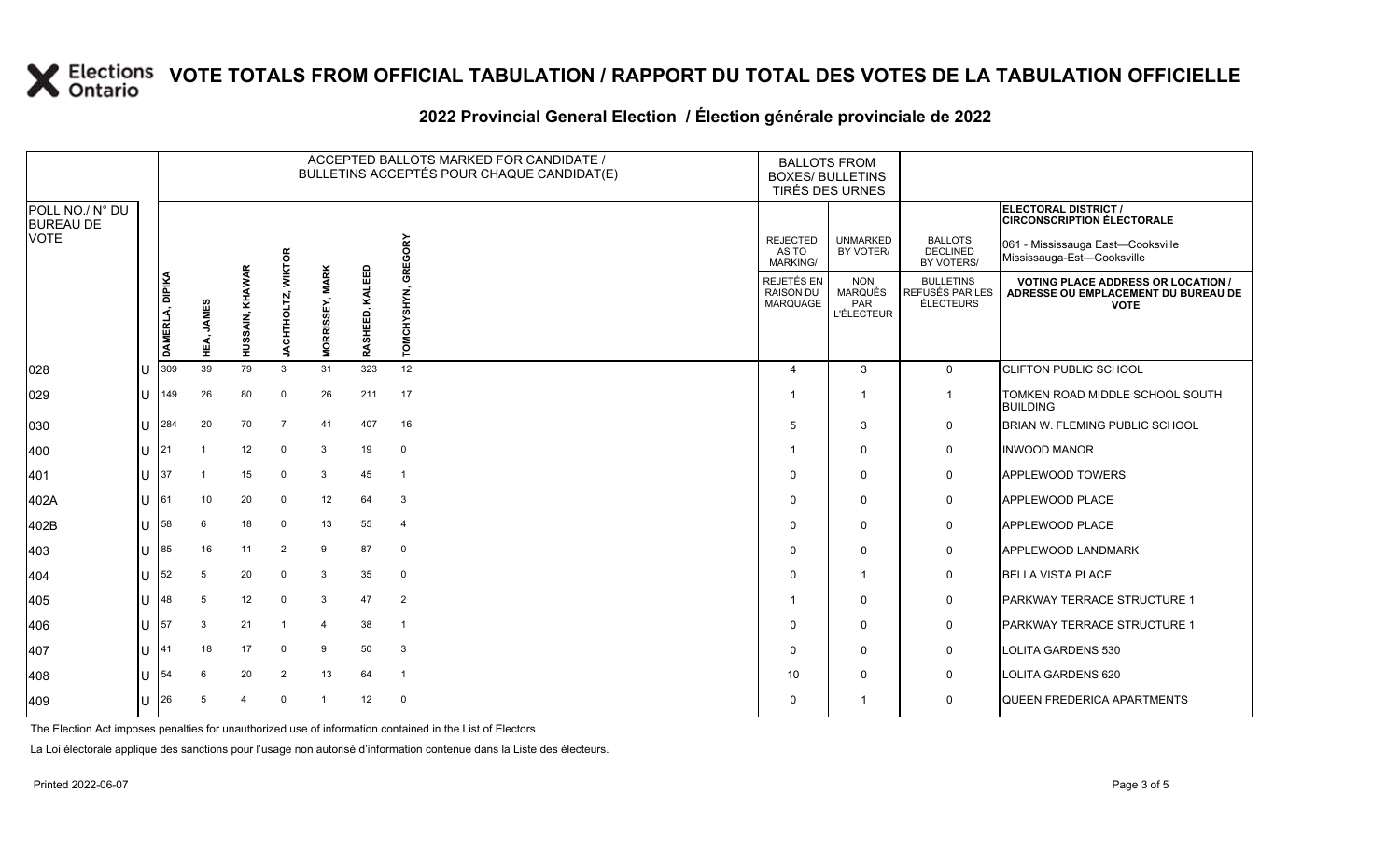### **2022 Provincial General Election / Élection générale provinciale de 2022**

|                                     |     |                 |            |                 |                |                               |                         | ACCEPTED BALLOTS MARKED FOR CANDIDATE /<br>BULLETINS ACCEPTÉS POUR CHAQUE CANDIDAT(E) | <b>BALLOTS FROM</b><br><b>BOXES/ BULLETINS</b><br>TIRÉS DES URNES |                                                   |                                                         |                                                                                                 |
|-------------------------------------|-----|-----------------|------------|-----------------|----------------|-------------------------------|-------------------------|---------------------------------------------------------------------------------------|-------------------------------------------------------------------|---------------------------------------------------|---------------------------------------------------------|-------------------------------------------------------------------------------------------------|
| POLL NO./ N° DU<br><b>BUREAU DE</b> |     |                 |            |                 |                |                               |                         |                                                                                       |                                                                   |                                                   |                                                         | ELECTORAL DISTRICT /<br><b>CIRCONSCRIPTION ÉLECTORALE</b>                                       |
| <b>VOTE</b>                         |     |                 |            |                 | క              |                               |                         | GREGORY                                                                               | <b>REJECTED</b><br>AS TO<br><b>MARKING/</b>                       | <b>UNMARKED</b><br>BY VOTER/                      | <b>BALLOTS</b><br>DECLINED<br>BY VOTERS/                | 061 - Mississauga East—Cooksville<br>Mississauga-Est-Cooksville                                 |
|                                     |     | DAMERLA, DIPIKA | HEA, JAMES | HUSSAIN, KHAWAR | ACHTHOL<br>∍   | <b>MARK</b><br>ORRISSEY,<br>Σ | KALEED<br>RASHEED,      | YSHYN,<br><b>TOMCH</b>                                                                | REJETÉS EN<br><b>RAISON DU</b><br>MARQUAGE                        | <b>NON</b><br>MARQUÉS<br>PAR<br><b>L'ÉLECTEUR</b> | <b>BULLETINS</b><br>REFUSÉS PAR LES<br><b>ÉLECTEURS</b> | <b>VOTING PLACE ADDRESS OR LOCATION /</b><br>ADRESSE OU EMPLACEMENT DU BUREAU DE<br><b>VOTE</b> |
| 410                                 | ΙU  | 88              | 5          | 27              |                | 2                             | 57                      | $\Omega$                                                                              | $\mathbf 0$                                                       | $\mathbf 0$                                       | $\mathbf 0$                                             | <b>CLASSIQUE CONDOS</b>                                                                         |
| 411                                 | IU. | 64              | 5          | 15              | $\mathbf 0$    | $\overline{4}$                | 63                      | $\mathbf 0$                                                                           | $\Omega$                                                          | $\Omega$                                          | $\mathbf 0$                                             | <b>EMERALD GATE</b>                                                                             |
| 412                                 | ΙU  | 74              | 6          | 19              | $\mathbf 0$    | 3                             | 63                      | $\overline{2}$                                                                        | $\mathbf 0$                                                       | $\Omega$                                          | 0                                                       | <b>CARLYLE I</b>                                                                                |
| 413                                 | ΙU  | 61              | 6          | 23              | $\mathbf 0$    | 8                             | 61                      | 2                                                                                     | $\Omega$                                                          | $\Omega$                                          | $\mathbf 0$                                             | <b>CARLYLE II</b>                                                                               |
| 414                                 | IU. | 23              | 2          | 10              | -1             | 8                             | 36                      | $\overline{7}$                                                                        | $\mathbf 0$                                                       | $\Omega$                                          | 0                                                       | <b>TATRY NON-PROFIT HOUSING</b>                                                                 |
| 415                                 | ΙU  | 34              | 2          | $\overline{7}$  | $\mathbf 0$    | $\mathbf 0$                   | 25                      | $\mathbf 0$                                                                           | $\Omega$                                                          | $\Omega$                                          | $\mathsf{O}$                                            | MILLBROOK PLACE                                                                                 |
| 416                                 | ΙU  | 18              | 2          | 6               | $\mathbf 0$    | $\overline{2}$                | 15                      | $\mathbf{0}$                                                                          | $\Omega$                                                          | $\Omega$                                          | $\mathbf 0$                                             | <b>CONFEDERATION PLACE</b>                                                                      |
| 417                                 | ΙU  | 36              | 2          | 9               | $\mathbf 0$    | 3                             | 23                      | $\mathbf{3}$                                                                          | $\boldsymbol{\varDelta}$                                          | 1                                                 | $\mathsf{O}$                                            | <b>SURVEYOR'S POINT</b>                                                                         |
| 418                                 | lU. | 55              | 3          | 15              | -1             | 10                            | 75                      | 3                                                                                     | - 1                                                               | $\Omega$                                          | $\mathsf{O}$                                            | LYNWOOD LANE CONDOS                                                                             |
| 419                                 | IU. | 43              |            | 18              | $\overline{2}$ | 8                             | 69                      | $\overline{4}$                                                                        | $\overline{2}$                                                    | $\Omega$                                          | $\mathsf{O}$                                            | KING GARDENS CONDOS                                                                             |
| 700                                 | IU  | 6               | 3          | $\mathbf{1}$    | 2              | $\overline{1}$                | 4                       | $\mathbf 0$                                                                           | $\Omega$                                                          | $\Omega$                                          | $\mathsf{O}$                                            | <b>TYNDALL SENIORS VILLAGE</b>                                                                  |
| 701                                 | ΙU  | 40              |            | 11              | $\mathbf 0$    | 3                             | 58                      | $5\phantom{.0}$                                                                       | - 1                                                               | $\Omega$                                          | 0                                                       | WESTMINSTER COURT SENIORS RESIDENCE                                                             |
| 702                                 | IU. | 8               |            | $\mathbf{1}$    | $\mathbf 0$    | $\overline{1}$                | $\overline{\mathbf{A}}$ | $\Omega$                                                                              |                                                                   | 0                                                 | $\mathbf 0$                                             | <b>BEECHWOOD COURT</b>                                                                          |
| 703                                 | IU. | 22              | .5         | $\overline{2}$  | $\overline{2}$ |                               | 15                      | $\mathbf{3}$                                                                          | $\Omega$                                                          | $\Omega$                                          |                                                         | <b>BEECHWOOD PLACE</b>                                                                          |

The Election Act imposes penalties for unauthorized use of information contained in the List of Electors